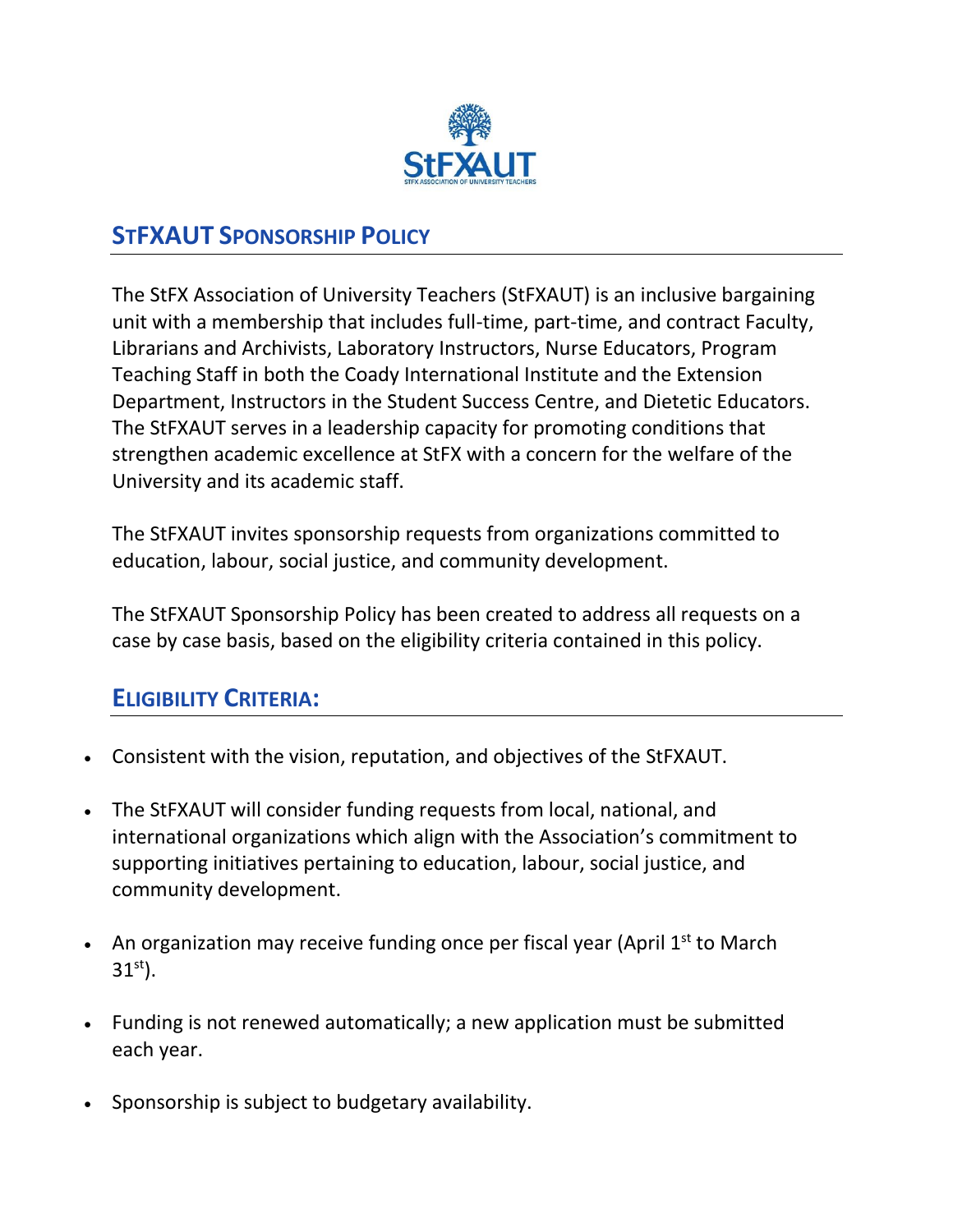## **APPLICATION PROCESS:**

There are two funding periods during the fiscal year. The deadlines to submit the StFXAUT Sponsorship Application Form are April  $1<sup>st</sup>$  and October  $1<sup>st</sup>$ .

To be considered eligible for funding, the 2022-2023 StFXAUT Sponsorship Application Form must be submitted with a one-page cover letter and additional supporting documentation, if applicable, during one of the funding periods. Two letters of support will also be accepted with the Sponsorship Application Form.

Applicants will be notified via email when their application is received. All requests will receive notification of their funding status within six weeks of the receipt of their application.

#### **Please complete the 2022-2023 StFXAUT Sponsorship Application Form and send via mail to:**

StFXAUT c/o St. Francis Xavier University PO Box 5000 Antigonish, Nova Scotia B2G 2L8

**or**

#### **via email: [stfxaut@stfx.ca](mailto:stfxaut@stfx.ca)**

**If you have any questions, please contact the StFXAUT office at (902) 867-3368.**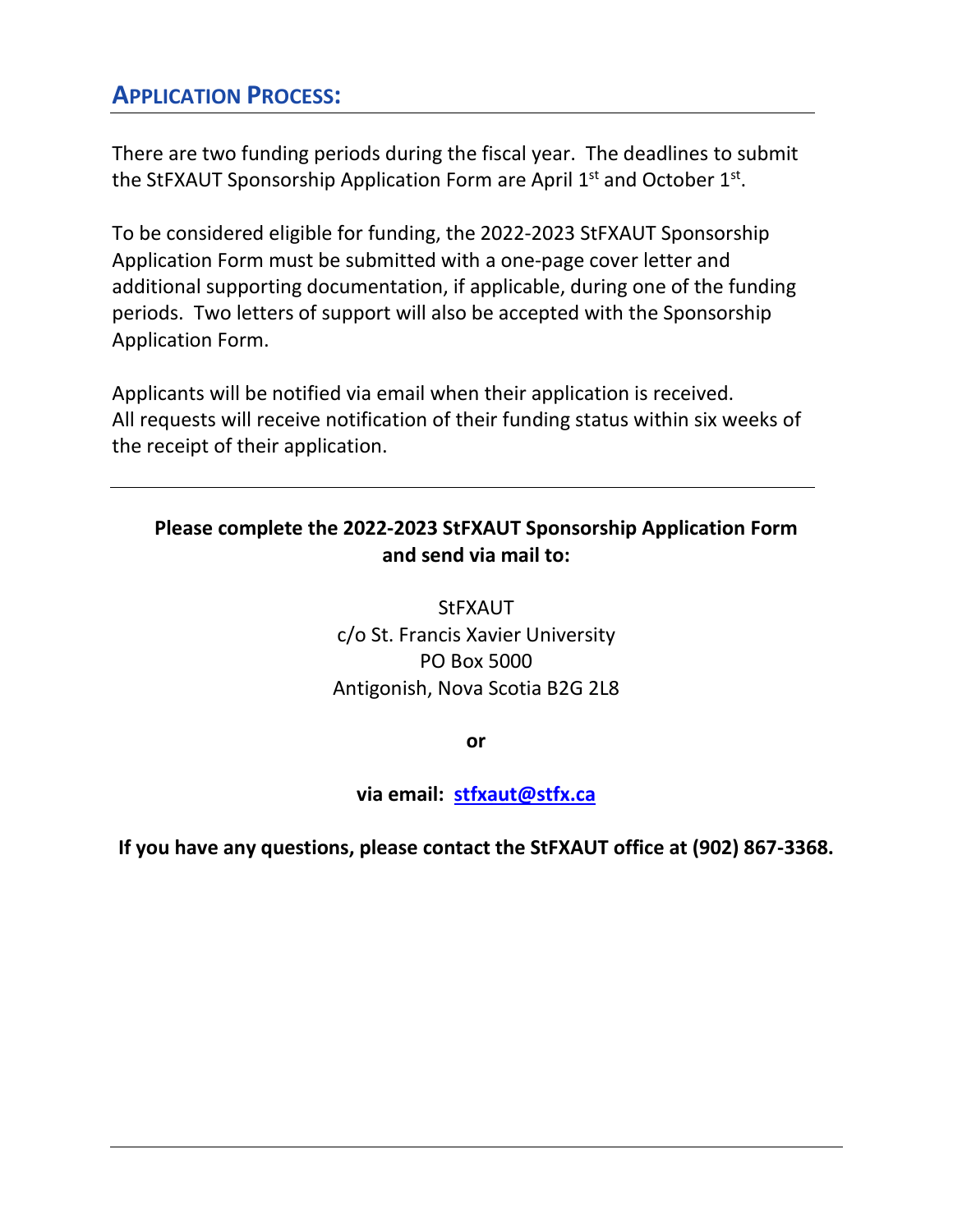

## 2022-2023 STFXAUT SPONSORSHIP APPLICATION FORM

#### The StFXAUT invites sponsorship requests from organizations committed to education, labour, social justice, and community development.

Please complete all questions in this application form and ensure that no answer to any single question exceeds 200 words.

|                                                               | Phone Number: _______________________________Email Address: _____________________                                     |
|---------------------------------------------------------------|-----------------------------------------------------------------------------------------------------------------------|
|                                                               |                                                                                                                       |
| Please describe the purpose and mission of your organization. |                                                                                                                       |
|                                                               |                                                                                                                       |
|                                                               |                                                                                                                       |
|                                                               |                                                                                                                       |
|                                                               |                                                                                                                       |
|                                                               |                                                                                                                       |
|                                                               |                                                                                                                       |
| How will this funding assist your organization?               |                                                                                                                       |
|                                                               |                                                                                                                       |
|                                                               |                                                                                                                       |
|                                                               | <u> 1989 - Johann Stoff, amerikan bestein de stad in de stad in de stad in de stad in de stad in de stad in de st</u> |
|                                                               |                                                                                                                       |
|                                                               |                                                                                                                       |